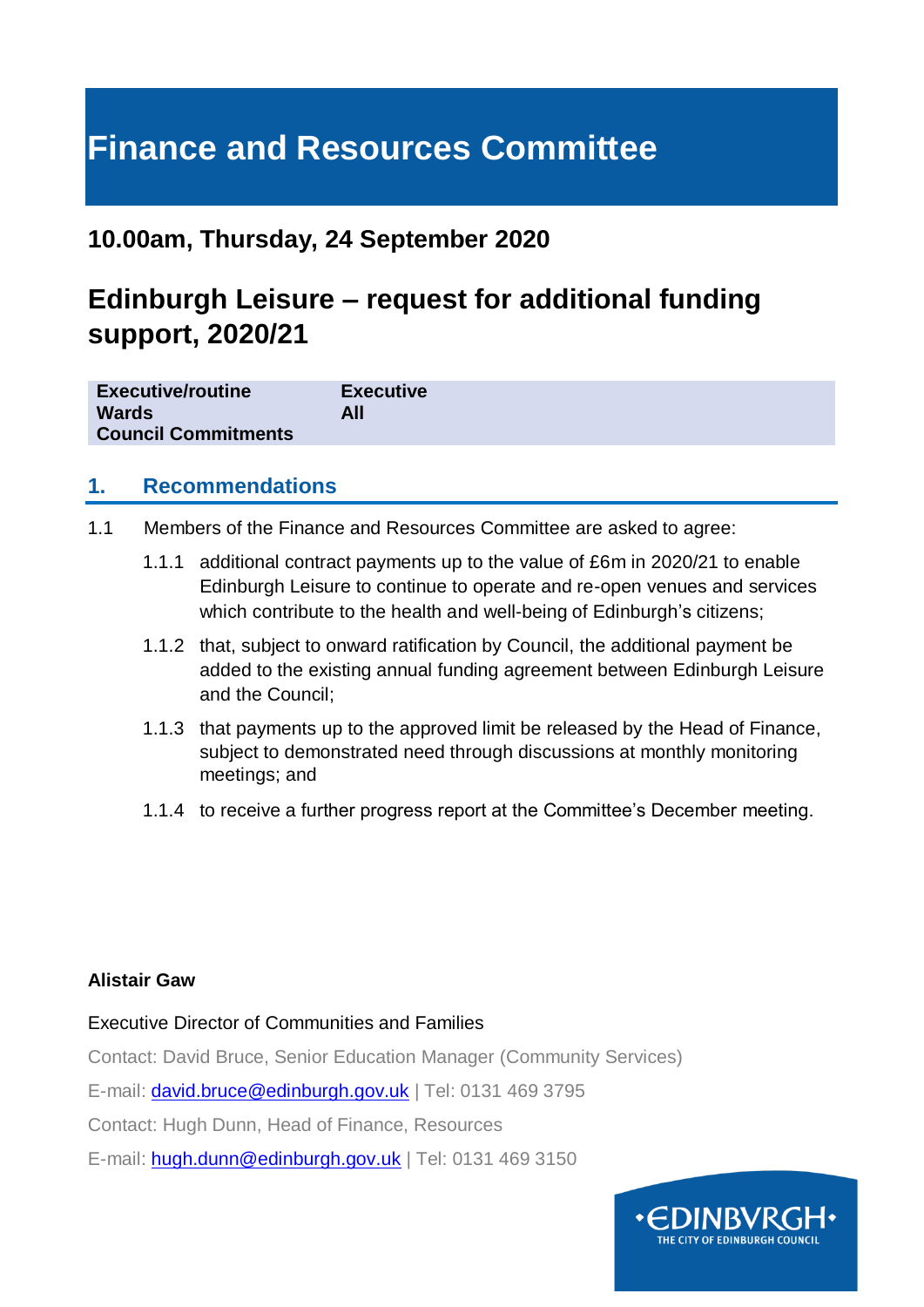**Report**

# **Edinburgh Leisure – request for additional funding support, 2020/21**

## **2. Executive Summary**

2.1 This report seeks approval to increase the contract payments to Edinburgh Leisure (EL) in 2020/21 by up to £6m to safeguard the on-going operation of the charity and to support the safe re-opening of venues and services in line with Scottish Government guidance.

#### **3. Background**

- 3.1 EL venues and services closed to the public at the end of the day on 19 March 2020. The financial impact of COVID-19 to EL in March 2020 was circa £0.650m.
- 3.2 On 31 March 2020, the Council approved the 2020/21 annual funding payment of £7,107,661 to EL and also issued a "letter of support".
- 3.3 EL has been working hard to minimise expenditure and as of 1 April, just over 1,000 employees were furloughed under the UK Government's Coronavirus Job Retention Scheme (CJRS), with 41 employees still working. The number of staff working has subsequently increased as lockdown restrictions on outdoor activities have been relaxed and, more recently, in preparation for the re-opening of indoor venues and services.
- 3.4 Monthly meetings take place with EL to review its financial monitoring information, cashflow projections and financial estimates associated with re-opening venues.
- 3.5 As of the time of writing, EL's golf courses and outdoor tennis courts at the Meadows and Craiglockhart have re-opened, along with a number of outdoor pitch venues on a reduced-hours and restricted-access basis. Work is now taking place to re-open indoor venues from 14 September on a phased basis (all subject to the relevant public health guidance).
- 3.6 EL's updated cash forecast indicates that cash support will be required by the end of October and EL has updated the estimate of the financial impact of COVID-19 on the charity in 2020/21.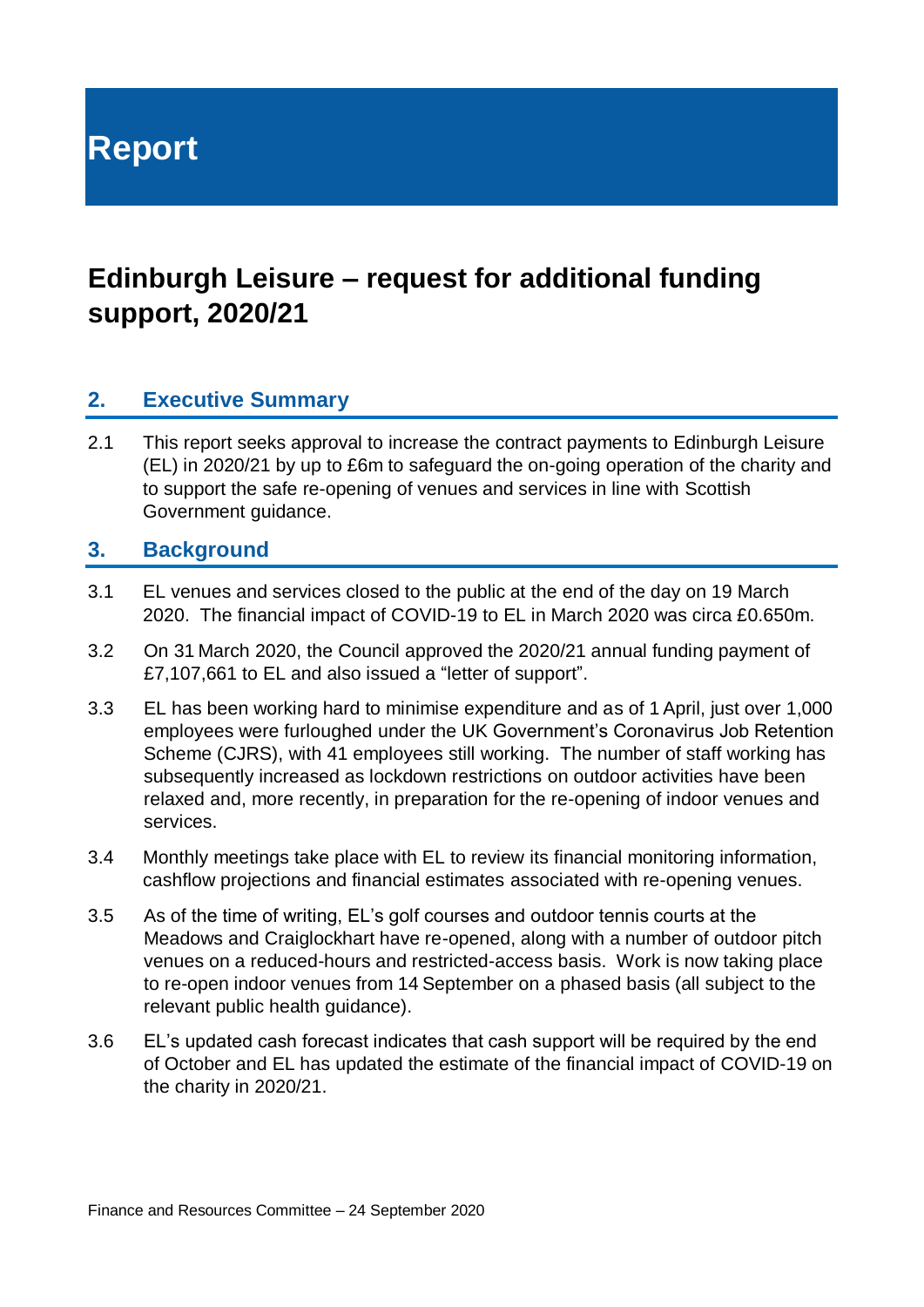# **4. Main report**

- 4.1 The importance of physical and mental health and the contribution physical activity makes to individual and community health and well-being has been brought into sharp focus by COVID-19. The relationship between poor health, inequalities and deaths from coronavirus has been identified, as has the disproportionate impact of the pandemic on individuals and families from more deprived backgrounds. While EL has an important role to play in the city's recovery, financial support is required to ensure the sustainability of its venues and services.
- 4.2 The majority of EL employees were furloughed on 1 April 2020 (the position as of the time of writing is 136 people working normal hours, 47 people working on flexible-furlough arrangements and 827 on furlough). There is a tapering of the furlough scheme in September and October, with a larger proportion of employee costs reverting to EL. The CJRS ends on 31 October 2020.
- 4.3 A priority throughout lockdown has been to ensure the venues in the EL portfolio are secure and maintained to avoid problems and unnecessary delays on reopening. Work has also been on-going to encourage and support customers to stay active via content on EL's website, social media and email updates. All memberships were frozen at the point of closure, although some members opted to support EL and it receives around £0.045m per month in donations.
- 4.4 The Council approved EL's 2020/21 annual funding payment of £7,107,661 on 31 March 2020 and on 19 May issued a "letter of support". The EL Board, on the advice of its external auditors, took the decision in June to delay finalisation of the 2019/20 annual accounts because of concerns around the charity's status as a going concern.
- 4.5 Although most venues remain closed, EL continues to incur a range of operating costs, albeit at reduced rates e.g. staffing, energy, insurance and licences. There are also costs associated with reactive and planned maintenance work to the venues.
- 4.6 Venues have been re-opening in response to the Scottish Government Routemap and the associated guidance. The four 18-hole courses opened on 4 June and the two 9-hole courses on 1 July. The Meadows tennis courts opened on 29 May and the outdoor tennis courts at Craiglockhart opened on 15 July. Pitch venues currently in use on a restricted-access basis from 24 August include Meggetland, Saughton, Jack Kane Centre, Duddingston, Gyle, Campbell Park, Roseburn, Colinton Mains and Inverleith (the last-mentioned four venues on a key holder basis).
- 4.7 With restrictions on indoor venues being eased, EL is now planning for the re-opening of indoor venues, however this will be done on a phased basis. A reopening date of 14 September has been confirmed for the following venues: the Royal Commonwealth Pool, Craiglockhart Leisure and Tennis Centre, Drumbrae Leisure Centre, Ainslie Park Leisure Centre, Gracemount Leisure Centre and Leith Victoria Swim Centre. Further details are available on the EL website: [https://www.edinburghleisure.co.uk/fitness-at-home/reopening-plans.](https://www.edinburghleisure.co.uk/fitness-at-home/reopening-plans)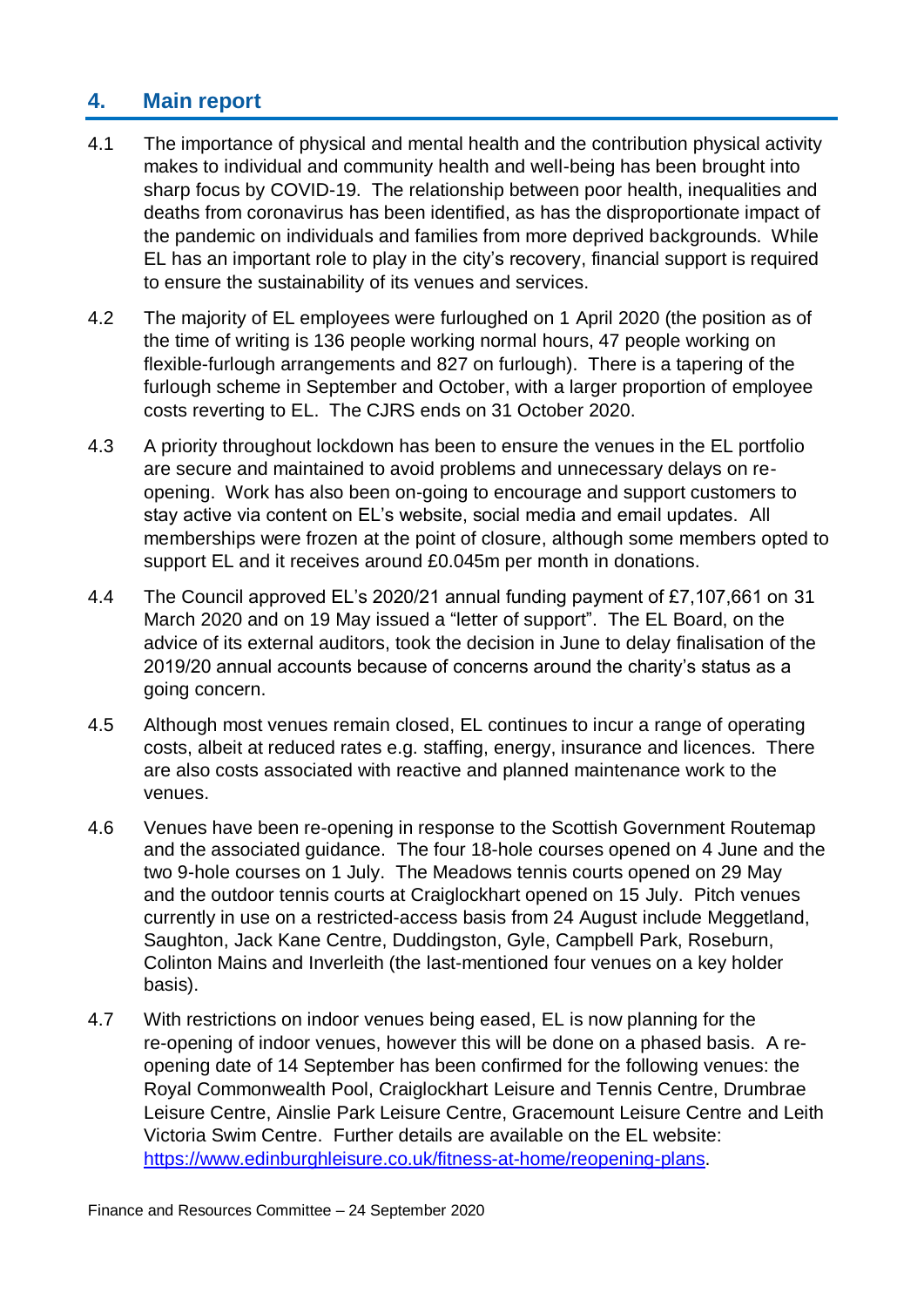- 4.8 Venues will also open with a restricted activity programme i.e. gym, lane swimming, fitness classes, badminton, indoor tennis (and charging for outdoor tennis at Craiglockhart), squash and club bookings, with other activities re-introduced on an incremental basis (subject to restrictions being lifted). Physical distancing requirements are a critical factor in determining what activities can take place and in what venues and the maximum numbers in activity areas and staffing levels have been amended to reflect the reduced activity programme. Changes have also been made to opening hours, although this was something EL was planning to do pre-COVID in response to customer usage patterns. A number of changes are being introduced to ensure a safe environment for customers and employees, for example all activities will be bookable and there will be no cash transactions. The charity continues to explore opportunities to do things differently to help with the financial challenges now and in the future.
- 4.9 The Council also holds regular meetings with EL colleagues to review financial performance, cashflow projections and the financial implications of re-opening venues. Reduced capacity, customer reaction and competitor activity are some of the many factors that will impact on usage and income and a number of assumptions have had to be made when preparing revised income targets. Actual performance could therefore vary significantly from the financial estimates and EL has advised of the need to respond quickly to usage and income performance.
- 4.10 An initial estimate identified the financial impact of COVID-19 on EL as £8m and this figure has been incorporated within the ALEO-specific projections reported to elected members and included within Members' Briefings. This figure has now been updated and reduced to around £6m because of the longer duration of venue closures and the CJRS Bonus Scheme (where income of around £0.6m is anticipated). EL has also identified that cash support will be required by the end of October 2020.
- 4.11 EL is a member of Community Leisure UK (the membership association for leisure and cultural trusts) and the association continues to lobby the Scottish and UK Government for financial support for public leisure services. EL is also pursuing an insurance claim and in July was advised by its insurers, Aviva, that the outcome of the Financial Conduct Authority's (FCA) legal challenge on business interruption insurance to the insurance industry would apply to EL's case. On 15 September, the High Court issued its judgement, ruling that most, but not all, disease clauses in the representative sample of policy wordings used by insurers provide relevant cover. While it is anticipated that the ruling may be appealed by the insurance companies concerned, subject to confirmation of its applicability to EL's specific policy coverage, this would reduce the level of support required from the Council.
- 4.12 EL also manages community access to the sports facilities in twenty-one of the City's twenty-three high schools however a different financial arrangement is in place for the school estate, with the net income being remitted to the Council. At this point, it is envisaged that the earliest community access to the school estate would restart is October 2020.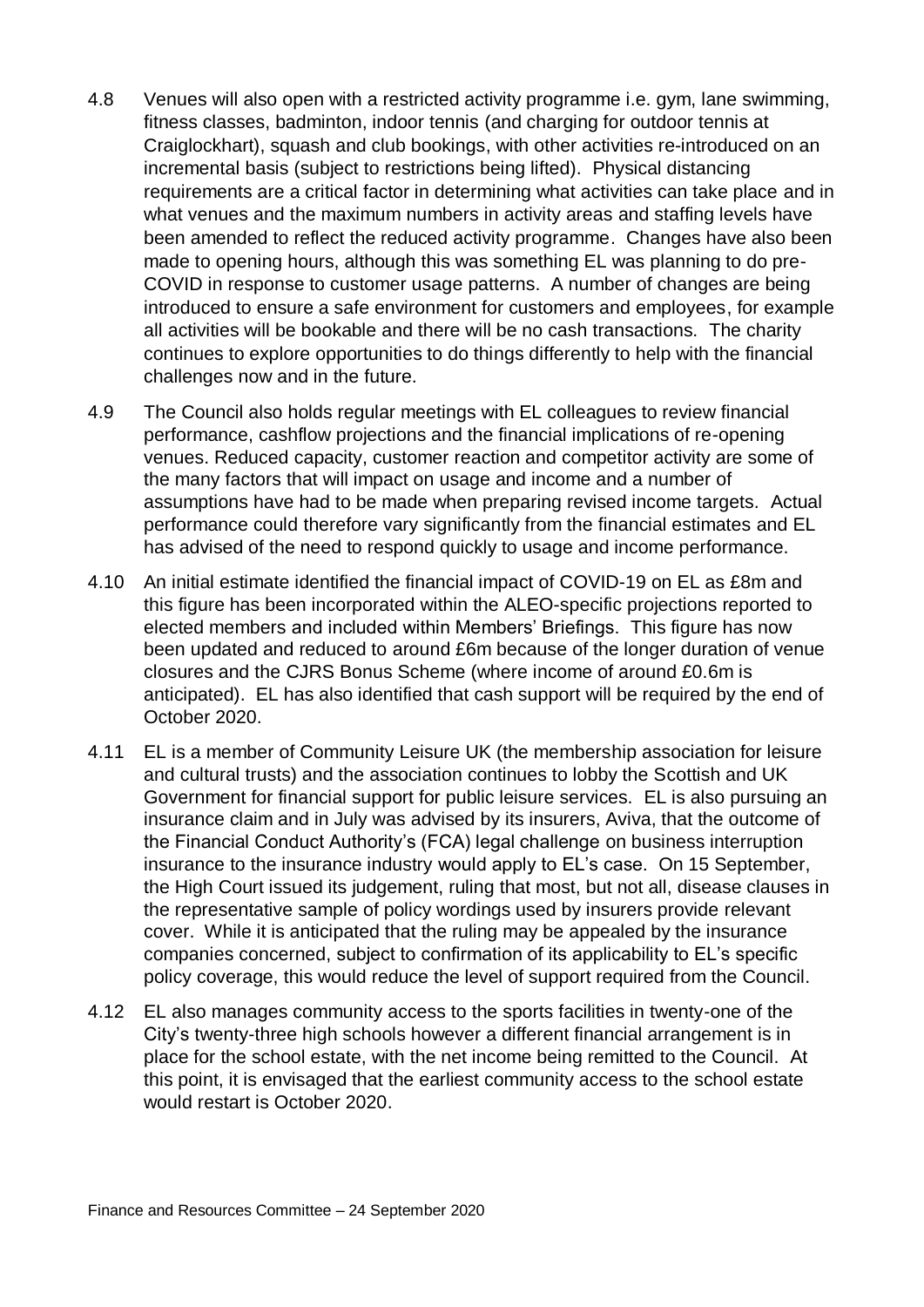# **5. Next Steps**

- 5.1 Subject to approval by members of the Committee, the report and accompanying recommendations will be referred to Council for ratification.
- 5.2 Monthly monitoring meetings with key EL personnel will continue to ensure that financial support provided strikes an appropriate balance between securing ongoing service provision and delivering best value to the Council.
- 5.3 As part of the Council's 2020/23 revenue budget framework, Council approved two specific change proposals affecting EL. One of these relates to an assumed slight reduction in the level of annual service payment for each of the next two years. The other concerns a wider strategic review of the Council's relationship with EL to ensure that a sustainable operating model is in place going forward, maximising benefits to citizens whilst recognising the need to secure best value. Although the immediate focus, as with the Council, is understandably on the safe re-opening of facilities, this process of service resumption therefore needs to be considered within this broader context.

## **6. Financial impact**

- 6.1 EL's financial performance after four months is a deficit of £0.350m, some £0.354m behind the (pre-COVID) budgeted £0.004m surplus. Together with the £0.650m impact in March, this brings EL's total COVID impact thus far to £1m. Although costs have been tightly controlled and the CJRS hugely helpful, it has not been possible to offset completely an almost-total loss of income for six months.
- 6.2 The cash position is currently positive, with liquidity assured through to the end of September. The updated forecast, however, indicates that cash support will be required by the end of October.
- 6.3 The updated financial projection for 2020/21 now shows the potential impact of COVID as around £6m arising from detailed calculations, summarised as follows:

|                                               | £m      |
|-----------------------------------------------|---------|
| March 2020 (before CJRS was claimable)        | 0.650   |
| During closure                                | 0.500   |
| In September during phased re-opening         | 0.600   |
| Average monthly Oct - Mar c.£0.8m (see below) | 4.850   |
| <b>CJRS</b> bonus estimate                    | (0.600) |
| <b>Total projected impact</b>                 |         |

6.4 As venues re-open, most costs will return, but income levels will be substantially lower than pre-COVID levels due to physical distancing/reduced capacity. The early experience of English leisure trusts (who have been permitted to re-open from 25 July) has been taken into account and detailed calculations have been carried out to inform estimates of potential income. The calculations assume some recovery after re-opening, but a return to 100% of pre-COVID levels is assumed not to be the case during this financial year. Membership income is assumed to be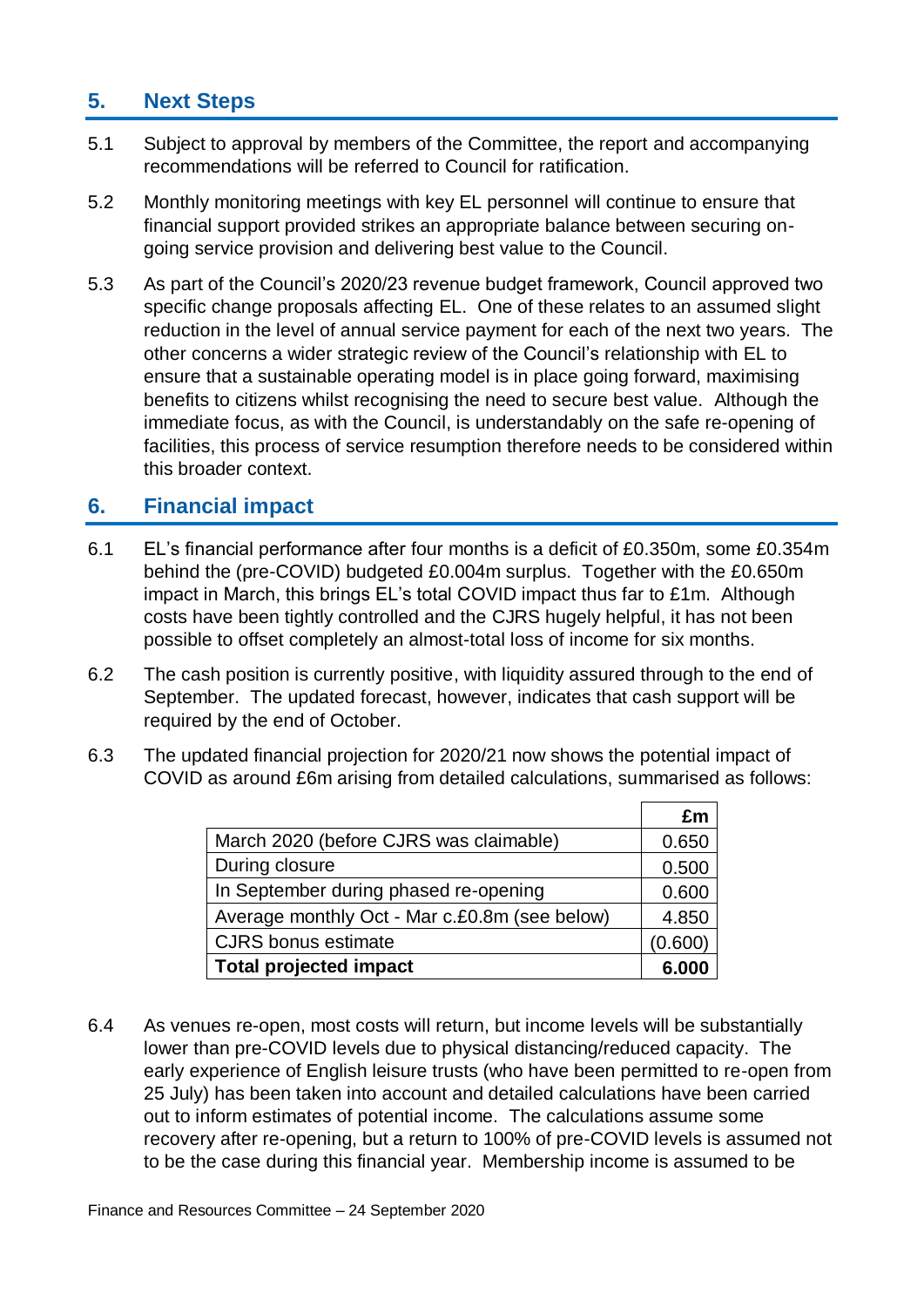60% of pre-COVID levels on re-opening, building to 80% by the year-end, with casual (pay and play) use moving from 50% to 70% over the reporting period. EL's next-largest income line, coaching, is assumed to operate at break-even levels during the remainder of this financial year, whilst catering and soft play are assumed to be severely curtailed at 30%, growing to 40% by the year-end.

- 6.5 The result of the above assumptions is that monthly income levels which were budgeted (pre-COVID) at c.£1.9m for the last six months are forecast to be c.£1.1m on average, hence the c.£0.800m average deficit. As noted previously, every effort will be made to manage costs, particularly through the dynamic redeployment of staff and careful adjustment of venue opening hours, but the relatively high proportion of fixed costs to operate venues safely presents an exposure to reduced income in this unprecedented environment.
- 6.6 It is hoped that the £6m shortfall can be reduced by a combination of insurance income (as noted at Paragraph 4.11 above) and/or support from central government (lobbying continuing through a number of routes). The ability to reduce this figure further by keeping a number of venues closed is not a viable option given the ending of CJRS at the end of October and the fact that reduced capacities in venues will mean that citizens of Edinburgh will demand the widest-possible provision of venues. Long-term mothballing of facilities will still incur costs and therefore re-opening, for example, the Victorian Swim Centres at Portobello, Glenogle, Dalry and Warrender, even with physical distancing, will only come at a modest subsidy in the context of the overall £6m projection.
- 6.7 A number of assumptions have had to be made on levels of usage and therefore income projections for venues. This is an area of risk for the charity, as is the risk of further reductions in income because of further local and national lockdowns due to a resurgence of the virus. Another area of risk is COVID-19 related staff absences and the impact this will have on the availability of staff and the associated financial consequences when venues begin to re-open on 14 September. EL has robust systems in place to monitor staff absence (in normal circumstances less than 4%) and new COVID-19 self-isolation policies have been created.
- 6.8 There is also an increase in expenditure to comply with Government guidance and to ensure a clean and safe environment, for example the purchase of foggers, hand sanitisers, cleaning materials, poolside rescue equipment, swipe card readers, protective screens and marketing materials. All items being purchased as a direct result of COVID-19 are being coded separately for ease of identification if required.
- 6.9 From the Council's perspective, provision for EL of £8m has been included in the overall assumed level of COVID-related support or income losses for its ALEOs intimated in previous monitoring reports. This sum will be revised to £6m, reducing the overall level of anticipated ALEO support to £29m and thus the overall in-year shortfall accordingly.

#### **7. Stakeholder/Community Impact**

7.1 Making a positive impact on the health and well-being of Edinburgh citizens is at the heart of what EL does. As a charity, EL is uniquely placed to draw upon its